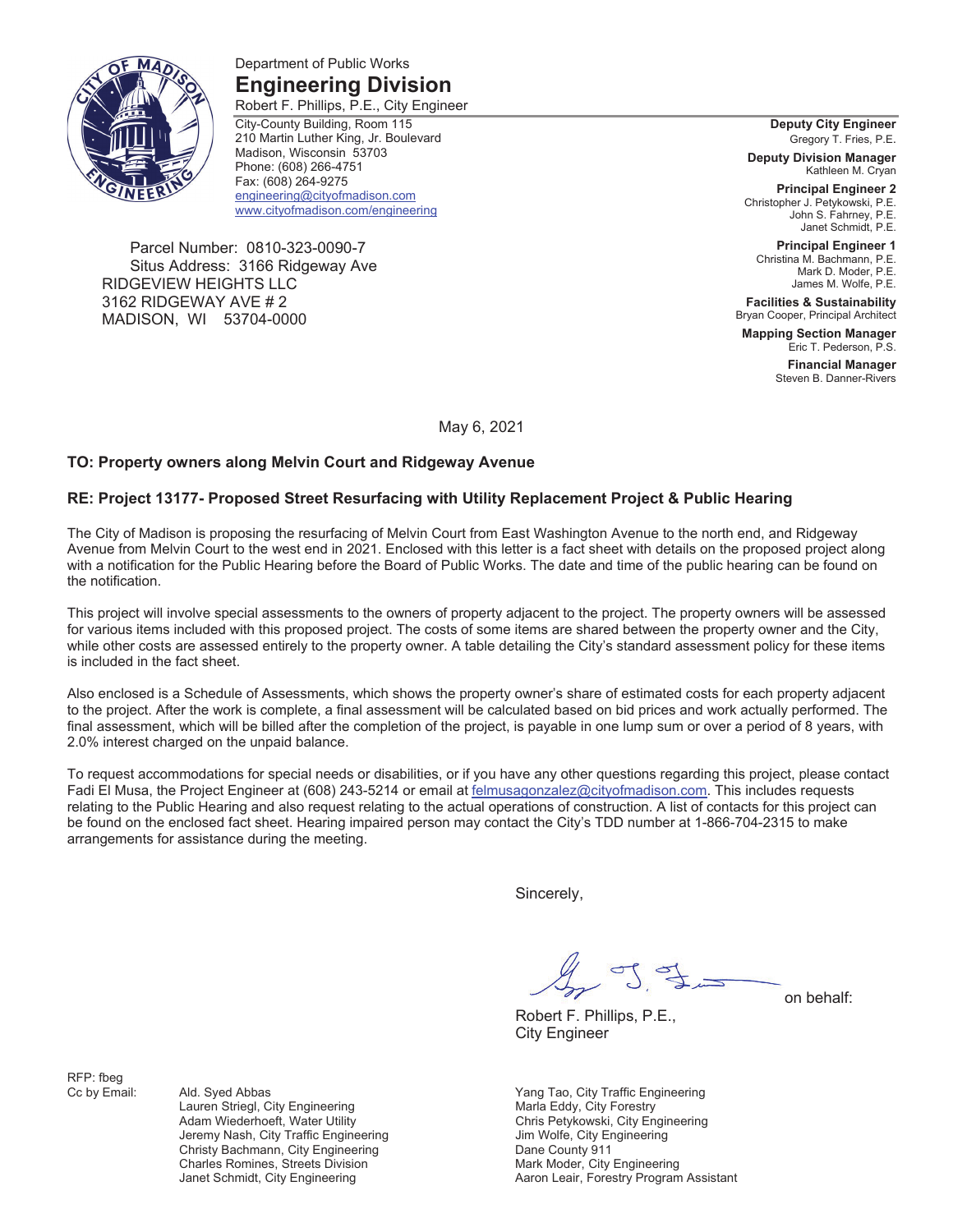### **NOTICE OF PUBLIC HEARING BEFORE THE BOARD OF PUBLIC WORKS FOR PLANS, SPECIFICATIONS, AND SPECIAL ASSESSMENTS FOR PUBLIC WORKS IMPROVEMENTS MADISON, WISCONSIN**

## **PART I**

The Common Council of the City of Madison, Wisconsin, having heretofore decided that it is expedient and necessary that the improvements as listed in Part II hereof be improved at the expense of the property thereby on which would be conferred some special benefit.

### NOW, THEREFORE, NOTICE IS HEREBY GIVEN:

That the City Engineer has prepared plans, specifications, a proposed schedule of assessments, and an estimate of the entire costs of the improvement for each of the districts listed in Part II hereof, and;

That the plans, specifications, a proposed schedule of assessments, and an estimate of the entire cost of the improvements listed hereto are available and open to inspection by all interested persons in the office of the City Engineer, Room 115, City-County Building, 210 Martin Luther King Jr. Blvd. and will so continue to be for ten (10) working days from the first published date of this notice, (please email Board of Public Works, boardofpublicworks@cityofmadison.com) and;

That on **WEDNESDAY, MAY 19, 2021 AT 5:30 P.M.**, the Board of Public Works will be held remotely and the public can attend using a laptop or call in by phone. If you would like instruction on how to participate, please email boardofpublicworks@cityofmadison.com The Board will consider any objections that may be filed in writing or in person and hear all persons desiring to be heard, and;

**That special assessments may be paid over an eight (8) year period, with the owner paying 1/8 of the principal each year plus two (2%) percent interest on the unpaid balance, as determined by the Board of Public Works.** 

That if the total assessment is paid in full before October 31st in the year that the billing is made, irrespective of project completion, then no interest shall be charged.

If you require an interpreter, materials in alternate formats, or other accommodations to access this public hearing, please contact the Engineering Division at phone (608) 266-4751 or email us at engineering@cityofmadison.com. Please make contact at least 72 hours prior to the date of this public hearing so that we can make proper accommodations.

## **PART II**

## **MELVIN COURT AND RIDGEWAY AVENUE RESURFACING ASSESSMENT DISTRICT - 2021**

 By Order of the Board of Public Works21 Madison, Wisconsin

PUB: WSJ **MAY 7, 2021**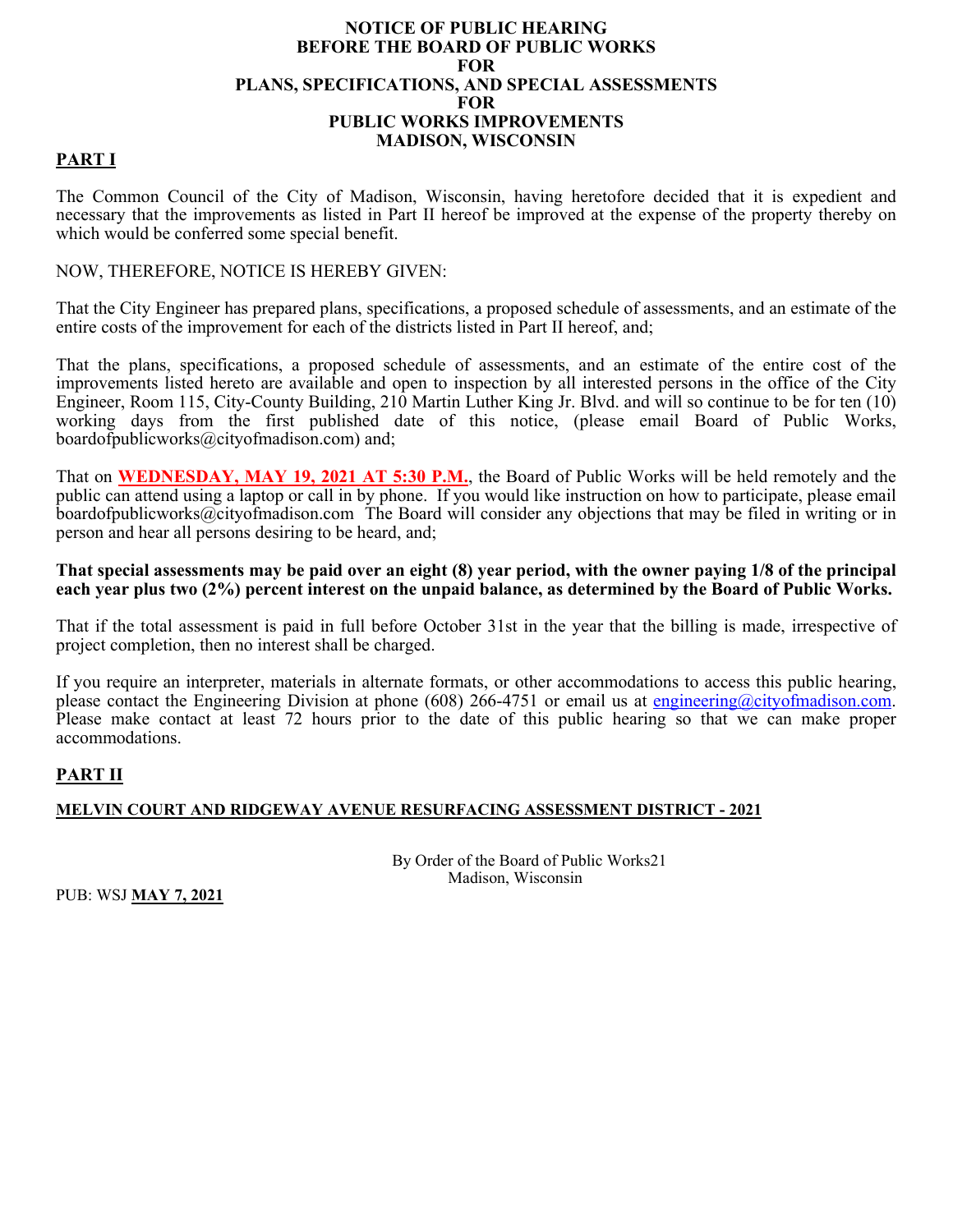

Department of Public Works **Engineering Division**

# **Fact and Details Sheet: Proposed Melvin Court and Ridgeway Avenue Resurfacing with Utilities Replacement**

# **Project Details – Proposed Work**

**Sanitary Sewer:** Replacing the existing sanitary sewer mains and laterals at Ridgeway and portions of Melvin. Replacement pipes will be PVC and lateral replacement will be from the new main to the property line.

**Water Main:** Replacing water main only on Ridgeway. New water main pipes will be ductile iron. Water laterals will not be replaced.

**Storm Sewer:** Adding storm sewer and inlets at the intersections of Ridgeway & Melvin and Quincy & Melvin. New storm sewers will be RCP.

**Street:** Replacing all the existing pavements within the project limits. Spot repair sidewalk and curb sections in poor condition or as needed to replace the sanitary sewer laterals. Replacing driveway aprons if needed to replace the sanitary sewer lateral. Installing new sidewalk in front of 3166 Ridgeway.

**Trees:**  Four tree removals due to bad health conditions are planned at the following addresses: 3188 Ridgeway (14" Norway Maple), 3176 Ridgeway (18" Norway Maple), and 3179 Ridgeway (2 trees, 17" and 11" Norway Maples). One tree removal due to construction is planned at 3166 Ridgeway (29" Green Ash).

**Terrace Areas**: Owners must remove any plantings, structures, or any special landscaping features from the terrace area and public Right of Way prior to the start of construction, including raised planting beds, stone landscaping, retaining walls, railings, pavers, planters, etc. If left in place, these items will be removed by the contractor. The contractor will not replace these items following completion of the project. Owners are invited to contact the project manager to evaluate the impacts of construction in the terrace area.

**Bus Pad:** Not applicable.

**Assessments:** After construction is complete, the assessments are recalculated based on the bid prices and measured quantities. The final assessments are mailed in the summer of 2022. Property owners can pay the assessments in a lump sum or over 8 years with a 2% interest.

**Project Website:** www.cityofmadison.com/engineering/projects/melvin‐ridgeway

### **PROJECT CONTACTS**

- » **Project Manager:** Fadi El Musa (608) 243‐5214, felmusagonzalez@cityofmadison.com
- » **Storm and Sanitary Sewer**: Lauren Striegl (608) 266‐4094, lstriegl@cityofmadison.com
- » **Water**: Adam Wiederhoeft (608) 261‐9121, awiederhoeft@madisonwater.org
- » **Construction:** Paul Lauby (608) 520‐2378, plauby@cityofmadison.com
- » **Contractor:** To be determined



| <b>Assessment Policy Breakdown</b> |                            |               |  |  |  |  |  |  |  |  |  |
|------------------------------------|----------------------------|---------------|--|--|--|--|--|--|--|--|--|
| Item                               | Property<br>Owner<br>Share | City<br>Share |  |  |  |  |  |  |  |  |  |
| Curb & Gutter Replacement          | 50%                        | 50%           |  |  |  |  |  |  |  |  |  |
| Driveway Apron Replacement         | 50%                        | 50%           |  |  |  |  |  |  |  |  |  |
| Sidewalk Replacement               | 50%                        | 50%           |  |  |  |  |  |  |  |  |  |
| New Sidewalk Installation          | 100%                       | 0%            |  |  |  |  |  |  |  |  |  |
| Sanitary Laterals to property line | 25%                        | 75%           |  |  |  |  |  |  |  |  |  |
| Sanitary Sewer Main                | 0%                         | 100%          |  |  |  |  |  |  |  |  |  |
| <b>Storm Sewer Main</b>            | 0%                         | 100%          |  |  |  |  |  |  |  |  |  |
| <b>Water Main</b>                  | 0%                         | 100%          |  |  |  |  |  |  |  |  |  |
| Private Storm Sewer Lateral        | 100%                       | 0%            |  |  |  |  |  |  |  |  |  |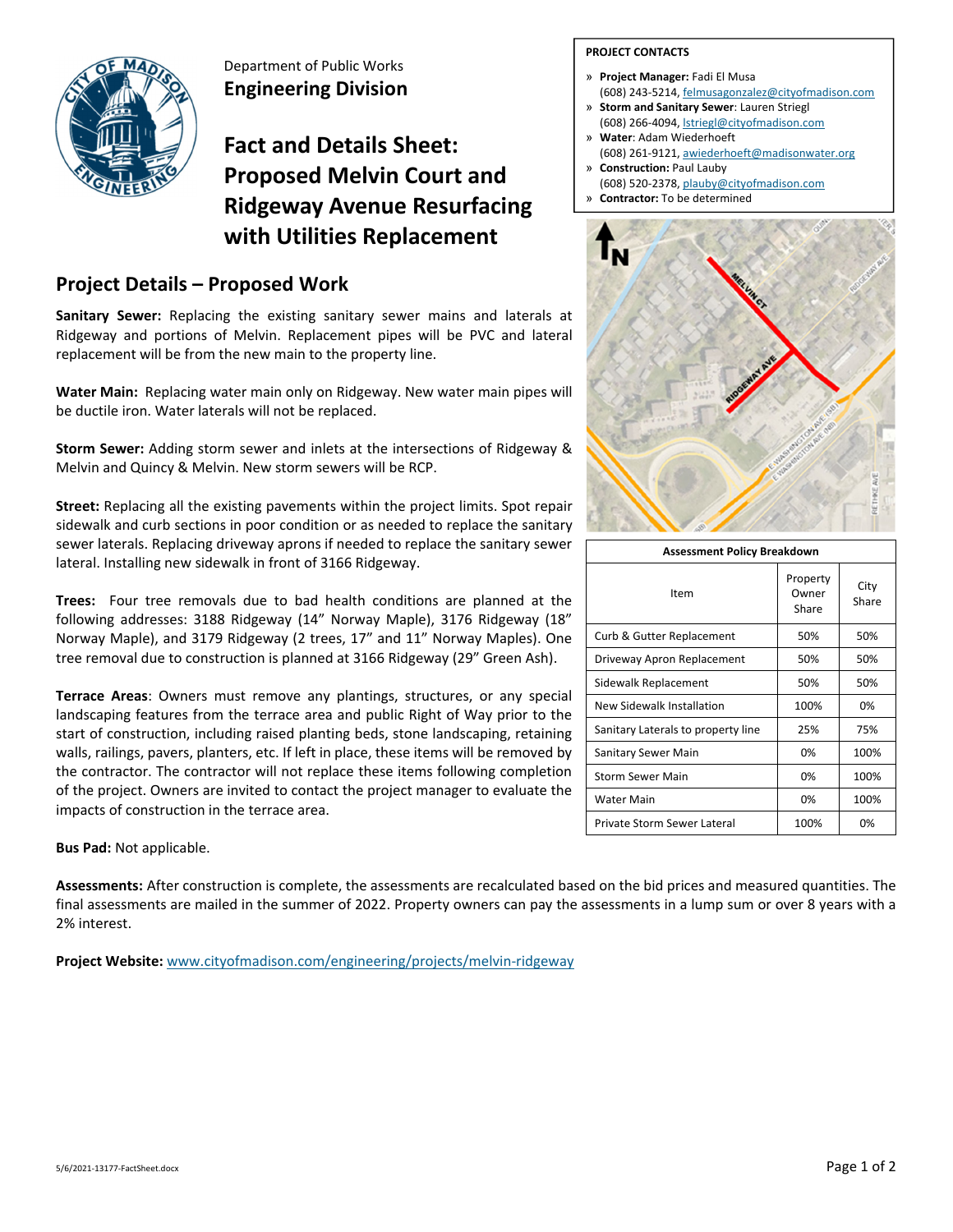# **Construction Schedule & Impacts**

**Tentative Schedule:** This project isscheduled to be bid in June 2021. Construction is expected to start in August 2021 and be completed by October 2021.

**Traffic Impacts:** The streets will be closed to through traffic within the project limits but will remain open to local traffic (residents). On street parking will not be allowed during construction hours. Residential driveways may be closed for up to 20 days. Allowable construction hours will be 7:00 am to 7:00 pm Monday‐Saturday and 10:00 to 7:00 pm Sundays.

**Refuse Collection:** It will be the contractor's responsibility to allow for refuse collection to continue during construction. Please mark your address on your cart to make sure it is returned if moved. We ask that you place your carts at the street the evening prior to or at the very latest 6:00 a.m. the morning of your scheduled refuse/recycling day.

## **Supplemental Forestry Information**

Tree pruning in advance of the project is required to reduce the risk of damage to the trees during construction. The City of Madison Forestry Section will perform the necessary work. For certain species, especially oak and elm trees, the pruning must be completed by April 1 to reduce the chance of disease. If additional trees need to be removed, City Engineering will notify the adjacent property owner prior to removal.

Street trees provide many benefits to our city and are considered an important part of the city's infrastructure. Forestry Section staff will evaluate the terrace for new planting sites and potential replacement sites when the project is complete. There is no additional cost to the adjacent property owner for a tree planting. Street trees are typically planted in the spring of the year following the completion of the construction project. Per Madison General Ordinance 10.10, City Forestry determines tree species and planting locations. Residents cannot choose or plant their own tree in the terrace.

For any questions regarding street tree maintenance or planting, please contact the general forestry line at 266‐4816.